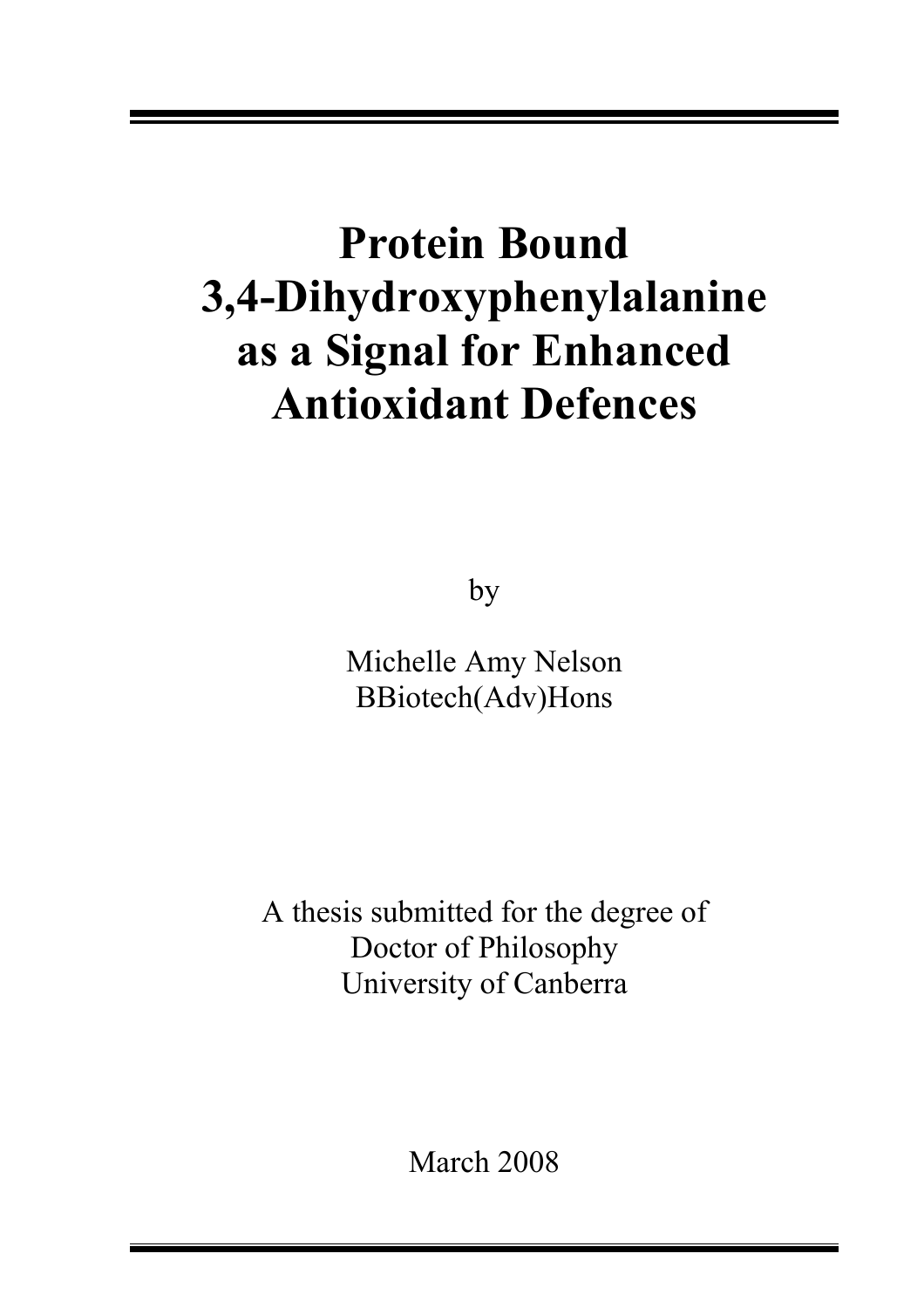#### Acknowledgements

A huge thank you to my supervisors Roger, Ruth and Peter, for all your guidance, advice, patience and the occasional push. Your knowledge and expertise has been invaluable and greatly appreciated.

Thank you to my family and friends, for all your support and encouragement over the past four years. I especially want to thank my husband James, for your unending patience, understanding and encouragement to keep going, for your help and advice, and for your unceasing love and support. I am eternally grateful – I couldn't have done it without you.

Thank you also to Jennelle and Suresh for the use of your lab, and to the CCMI and Virus Research groups for your advice and friendship, in particular to Donna for always being there, through the ups and the downs, and for always taking the time to listen to my ideas. Thank you to the rest of the UC Building 3 staff and students for making it a great place to work. In particular, thanks to Claire, Nancy, Ruben, Gillian, Sandy and Maryanne for all your help and encouragement; to Bill and Anne for the use of your plate reader; and to Frank for the use of your spectrophotometer.

Special thanks to Peter Hains and Roger Truscott from the Save Sight Institute, Sydney, for the mass spectrometry analysis. Thank you also to Ken Rodgers and Rachel Dunlop from the Heart Research Institute, Sydney, for your advice early on and for the donation of cells.

This thesis could not have been carried out without the provision of an Australian Postgraduate Award and a grant awarded from the ACT Health and Medical Research Council.

Finally, I would like to thank God for giving me direction, motivation and the strength to persevere.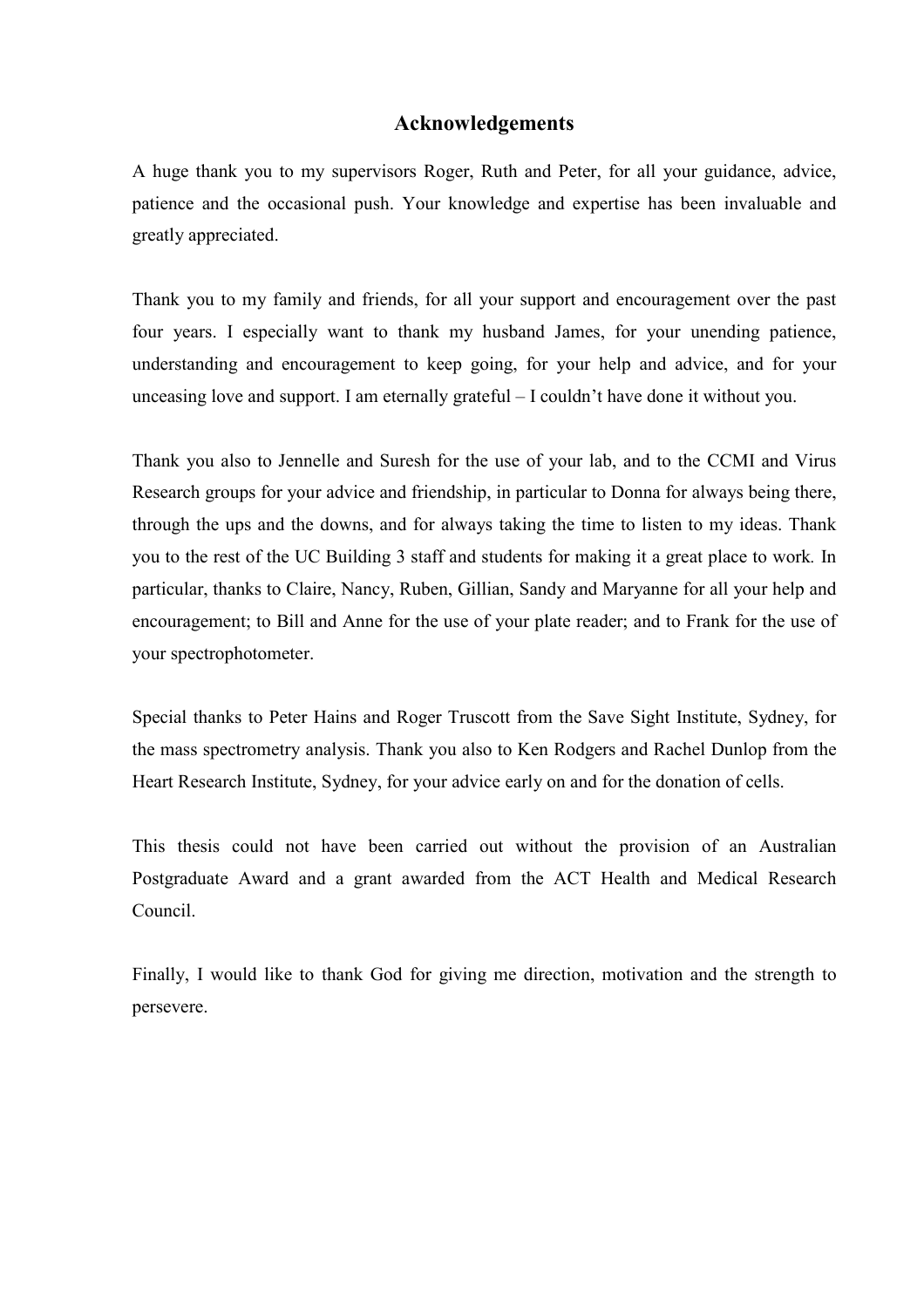## Table of Contents

| 1.3.5. Cell Culture and <i>In Vivo</i> Evidence for the Effects of PB-DOPA 14  |  |
|--------------------------------------------------------------------------------|--|
|                                                                                |  |
|                                                                                |  |
| 1.4.2. Antioxidant Defences Targeted Specifically Against Protein Oxidation 21 |  |
| 1.4.3. Signalling of Antioxidant Defences by Oxidants and Oxidative Products25 |  |
|                                                                                |  |
|                                                                                |  |
|                                                                                |  |
| 1.5.3. Defences Activated Through Protein Regulation or Modification29         |  |
| 1.5.4. Defences Activated Through Regulation of Gene and Protein Expression30  |  |
| 1.5.4.1. Enhancement of Defences Targeted Against Protein Oxidation 34         |  |
|                                                                                |  |
| 1.5.4.3. Activation of the Electrophile Response Element by PB-DOPA 39         |  |
|                                                                                |  |
|                                                                                |  |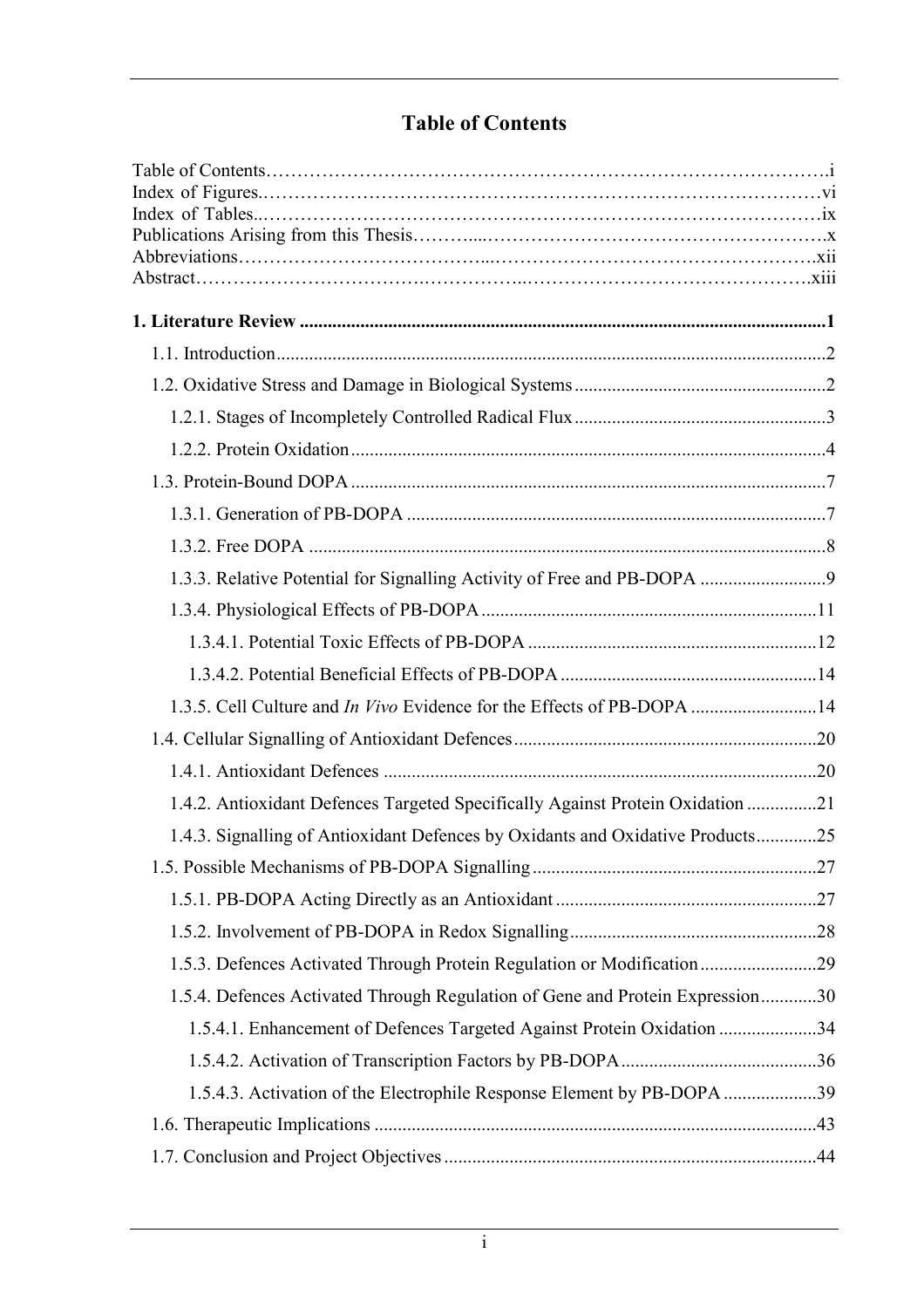| 2.3.3. One Dimensional Sodium Dodecyl Sulfate-Polyacrylamide Gel Electrophoresis |  |
|----------------------------------------------------------------------------------|--|
|                                                                                  |  |
|                                                                                  |  |
|                                                                                  |  |
|                                                                                  |  |
| 3. Effect of Free and PB-DOPA on Monocyte and Macrophage Cell Viability52        |  |
|                                                                                  |  |
|                                                                                  |  |
|                                                                                  |  |
|                                                                                  |  |
| 3.2.3. Determination of DOPA Incorporation by Redox-Cycling Staining55           |  |
| 3.2.4. Determination of DOPA Incorporation by Radioactive Tracking56             |  |
|                                                                                  |  |
|                                                                                  |  |
|                                                                                  |  |
|                                                                                  |  |
|                                                                                  |  |
|                                                                                  |  |
|                                                                                  |  |
| 4. Free and PB-DOPA Induce Cellular Protection Against Oxidative Stress 69       |  |
|                                                                                  |  |
|                                                                                  |  |
|                                                                                  |  |
|                                                                                  |  |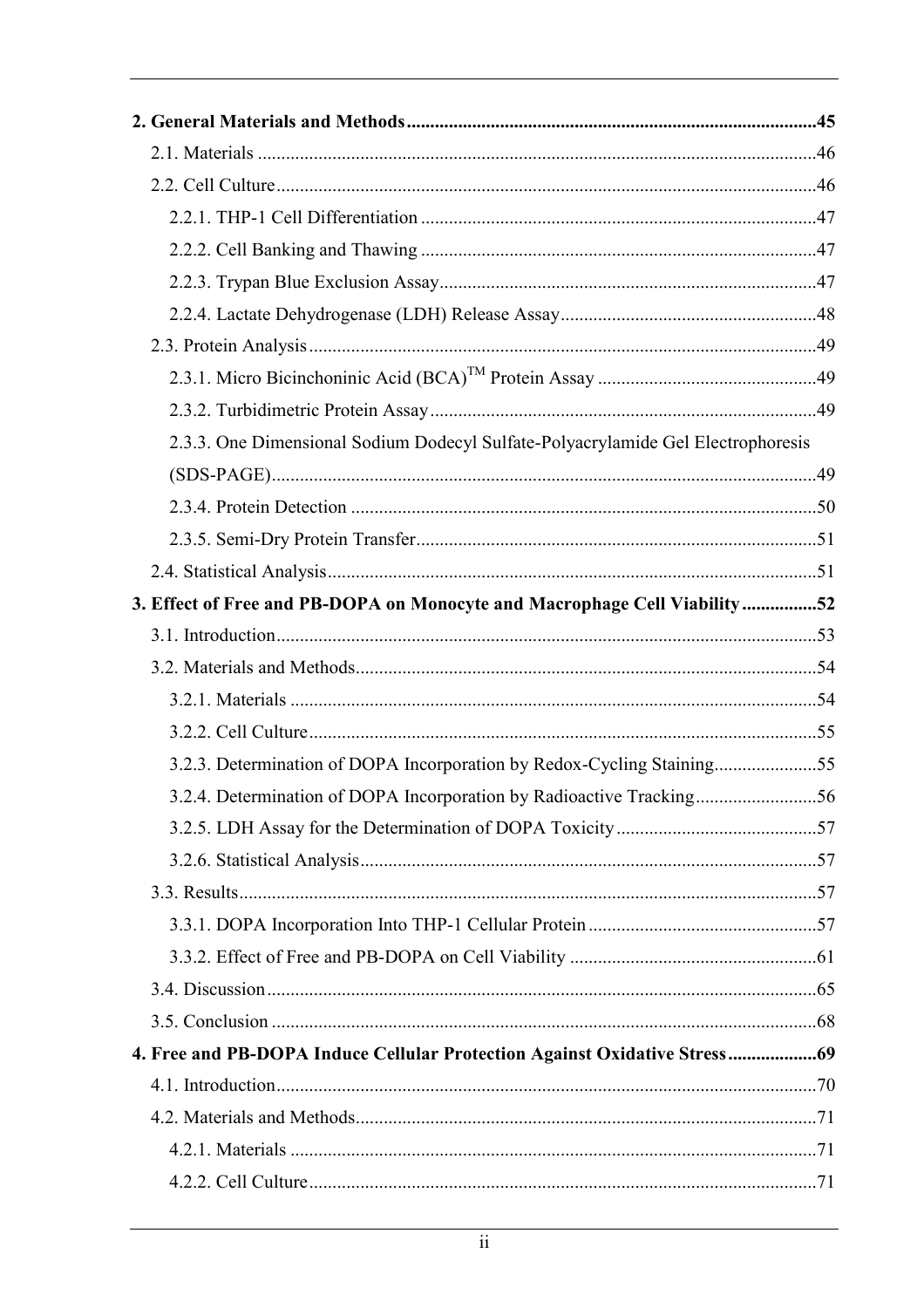| 4.2.4. Luminol-Enhanced Chemiluminescence for the Detection of AAPH-Derived        |  |
|------------------------------------------------------------------------------------|--|
|                                                                                    |  |
|                                                                                    |  |
|                                                                                    |  |
| 4.3.1. Combined Cytoprotective Effect of Free and PB-DOPA Under Oxidative          |  |
|                                                                                    |  |
| 4.3.2. Individual Cytoprotective Effect of Free or PB-DOPA Under Oxidative         |  |
|                                                                                    |  |
|                                                                                    |  |
| 4.3.4. Radical Scavenging Activity of DOPA in More Physiological Conditions 79     |  |
|                                                                                    |  |
|                                                                                    |  |
|                                                                                    |  |
| 5. Free and PB-DOPA Influence the Activity of the Antioxidant Defence System90     |  |
|                                                                                    |  |
|                                                                                    |  |
|                                                                                    |  |
|                                                                                    |  |
|                                                                                    |  |
|                                                                                    |  |
|                                                                                    |  |
|                                                                                    |  |
|                                                                                    |  |
|                                                                                    |  |
|                                                                                    |  |
|                                                                                    |  |
|                                                                                    |  |
| 5.3.1. Effect of Free and PB-DOPA on Enzymatic Antioxidant Activity98              |  |
|                                                                                    |  |
| 5.3.3. Effect of Free and PB-DOPA on Antioxidant Defences Targeted Against Protein |  |
|                                                                                    |  |
|                                                                                    |  |
|                                                                                    |  |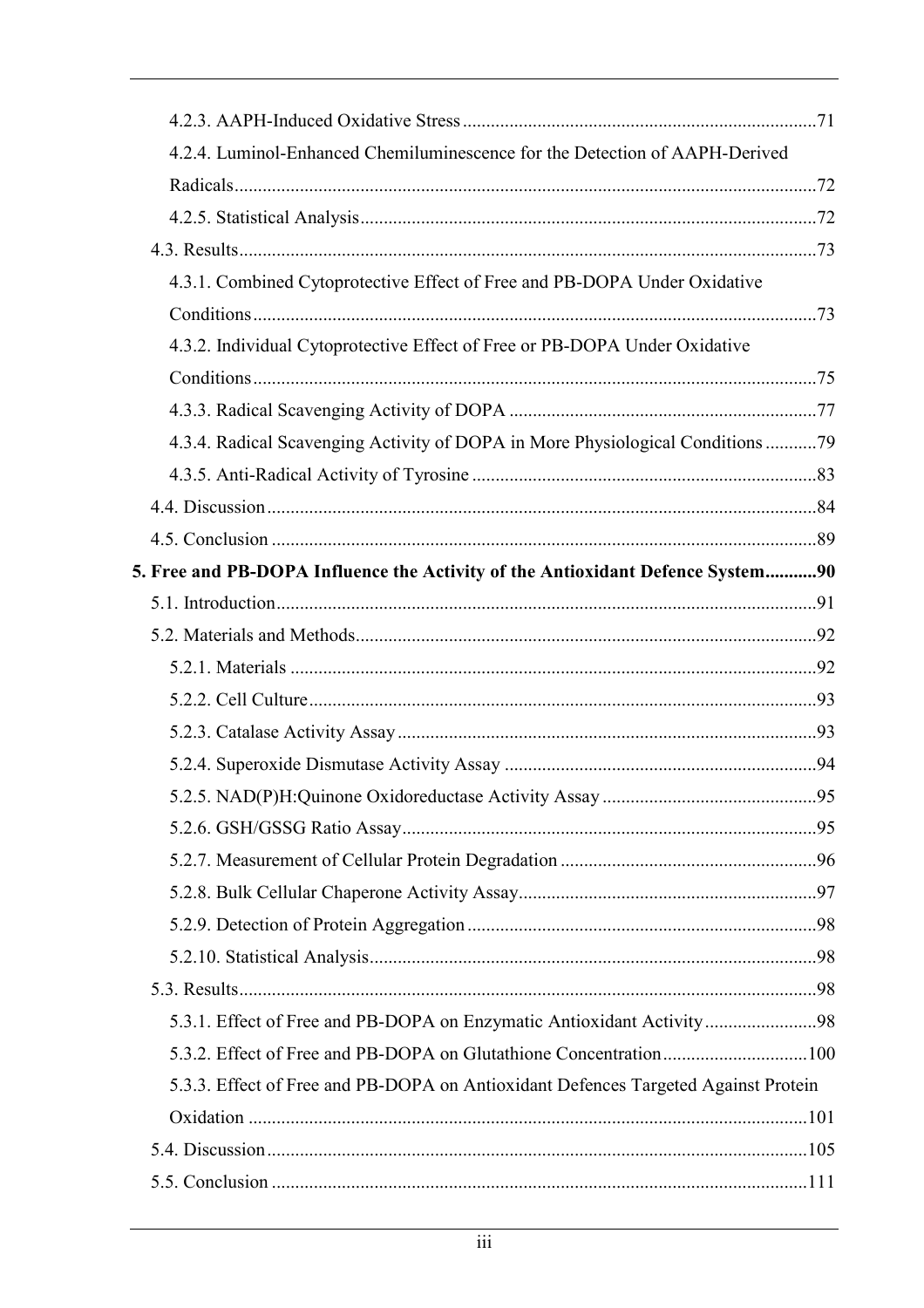| 6. Transcription Factor Activation is Not Induced by Free or PB-DOPA 112                |     |
|-----------------------------------------------------------------------------------------|-----|
|                                                                                         |     |
|                                                                                         |     |
|                                                                                         |     |
|                                                                                         |     |
| 6.2.3. Immunofluorescence Staining for the Detection of Transcription Factor Nuclear    |     |
|                                                                                         |     |
|                                                                                         |     |
|                                                                                         |     |
|                                                                                         |     |
|                                                                                         |     |
|                                                                                         |     |
|                                                                                         |     |
|                                                                                         |     |
|                                                                                         |     |
| 7. Differential Protein Expression in Response to Free and PB-DOPA 130                  |     |
|                                                                                         |     |
|                                                                                         |     |
|                                                                                         |     |
|                                                                                         |     |
| 7.2.3. Separation of Protein by Two-Dimensional Gel Electrophoresis133                  |     |
|                                                                                         | 134 |
| 7.2.5. Protein Identification Using Matrix Assisted Laser Desorption Ionisation-Time of |     |
|                                                                                         |     |
|                                                                                         |     |
|                                                                                         |     |
| 7.3.1. Differential Protein Expression in Response to Free and PB-DOPA 136              |     |
| 7.3.2. Identification of Differentially Expressed Proteins Induced by Free and PB-DOPA  |     |
|                                                                                         |     |
| 7.3.3. Differential Protein Expression in Response to DOPA Under Conditions that        |     |
|                                                                                         |     |
| 7.3.4. Identification of Differentially Expressed Proteins Induced by an Enhanced Level |     |
|                                                                                         |     |
|                                                                                         |     |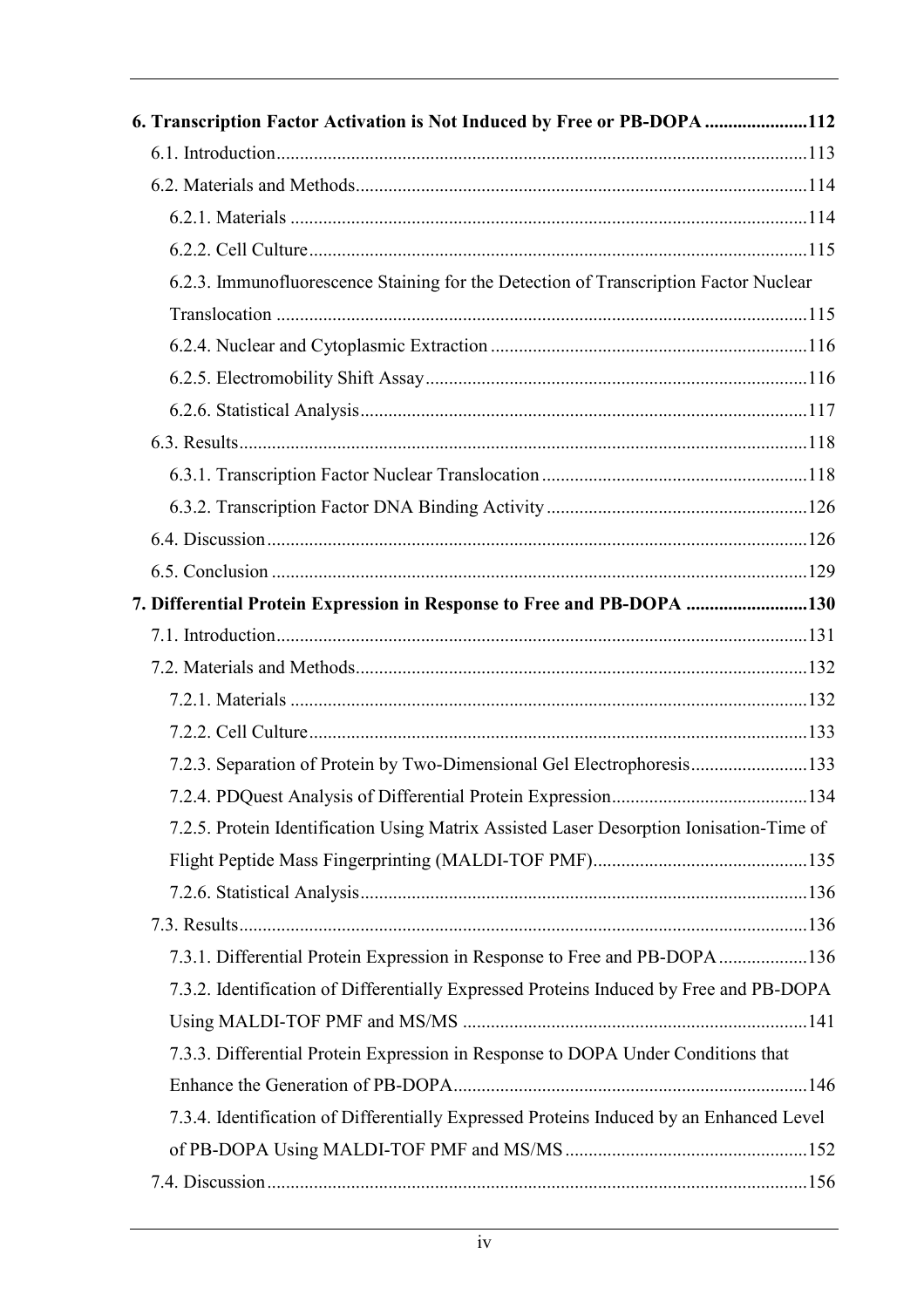| 7.4.1. Regulation of Protein Expression by Free DOPA and a Low Level of PB-DOPA     |  |
|-------------------------------------------------------------------------------------|--|
|                                                                                     |  |
| 7.4.2. Regulation of Protein Expression by Free DOPA and an Enhanced Generation of  |  |
|                                                                                     |  |
| 7.4.3. Physiological implications of Free and PB-DOPA Induced Regulation of Protein |  |
|                                                                                     |  |
|                                                                                     |  |
|                                                                                     |  |
|                                                                                     |  |
|                                                                                     |  |
|                                                                                     |  |
|                                                                                     |  |
|                                                                                     |  |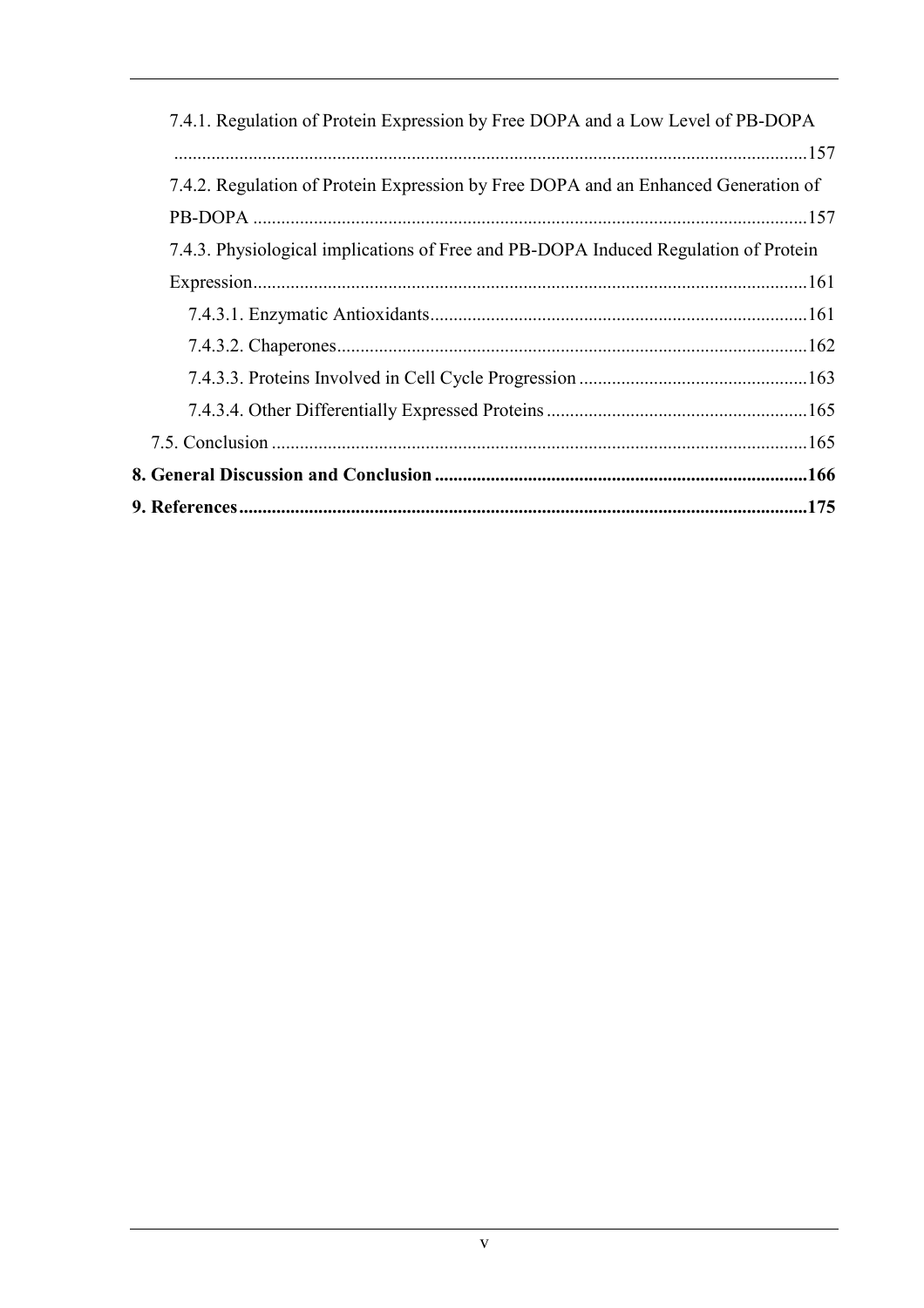## Index of Figures

| <b>Figure</b> | <b>Title</b>                                                                                                                               | Page |
|---------------|--------------------------------------------------------------------------------------------------------------------------------------------|------|
| 1.1           | Radical-mediated formation of PB-DOPA                                                                                                      | 5    |
| 1.2           | PB-DOPA autoxidation                                                                                                                       | 13   |
| 1.3           | Proposed pathway of PB-DOPA induced activation of AP-1                                                                                     | 38   |
| 1.4           | Proposed pathway of PB-DOPA induced activation of NFKB                                                                                     | 40   |
| 1.5           | Proposed pathway of PB-DOPA induced activation of EpRE                                                                                     | 42   |
| 3.1           | DOPA incorporation into THP-1 cellular protein, detected by redox staining                                                                 | 58   |
| 3.2           | Incorporation of radiolabelled DOPA into THP-1 cellular protein, with or<br>without the presence of tyrosine                               | 59   |
| 3.3           | Effect of free and PB-DOPA on monocytic and macrophage-like cell<br>viability                                                              | 62   |
| 3.4           | Effect of free DOPA on monocytic and macrophage-like cell viability                                                                        | 63   |
| 3.5           | Effect of PB-DOPA on monocyte cell viability                                                                                               | 64   |
| 4.1           | Protection against AAPH-induced oxidative stress by a combination of free<br>and PB-DOPA in monocytic and macrophage-like cell lines       | 74   |
| 4.2           | Protection against AAPH-induced oxidative stress by free DOPA in THP-1<br>cells                                                            | 75   |
| 4.3           | Protection against AAPH-induced oxidative stress by PB-DOPA in THP-1<br>cells                                                              | 77   |
| 4.4           | Typical light profile obtained from AAPH-radical generation in the presence<br>of free DOPA                                                | 78   |
| 4.5           | Lag phase in radical detection as a result of increasing concentrations of free<br><b>DOPA</b>                                             | 79   |
| 4.6           | Lag phase in radical detection when reactions are carried out in the presence<br>of $10\%$ (v/v) serum                                     | 80   |
| 4.7           | Lag phase in radical detection as a result of increasing concentrations of free<br>DOPA, carried out in the presence of $10\%$ (v/v) serum | 81   |
| 4.8           | Lag phase in radical detection when reactions are carried out in culture<br>medium containing $10\%$ (v/v) serum at pH 7.4                 | 82   |
| 4.9           | Typical light profile obtained from hydrogen peroxide-radical generation in<br>the presence of free DOPA                                   | 82   |
| 4.10          | Lag phase in radical detection as a result of increasing concentrations of<br>DOPA and tyrosine                                            | 83   |
| 4.11          | Light profile obtained from AAPH-radical generation in the presence of<br>tyrosine                                                         | 83   |
| 5.1           | Catalase activity in response to free and PB-DOPA                                                                                          | 99   |
| 5.2           | Total superoxide dismutase activity in response to free and PB-DOPA                                                                        | 99   |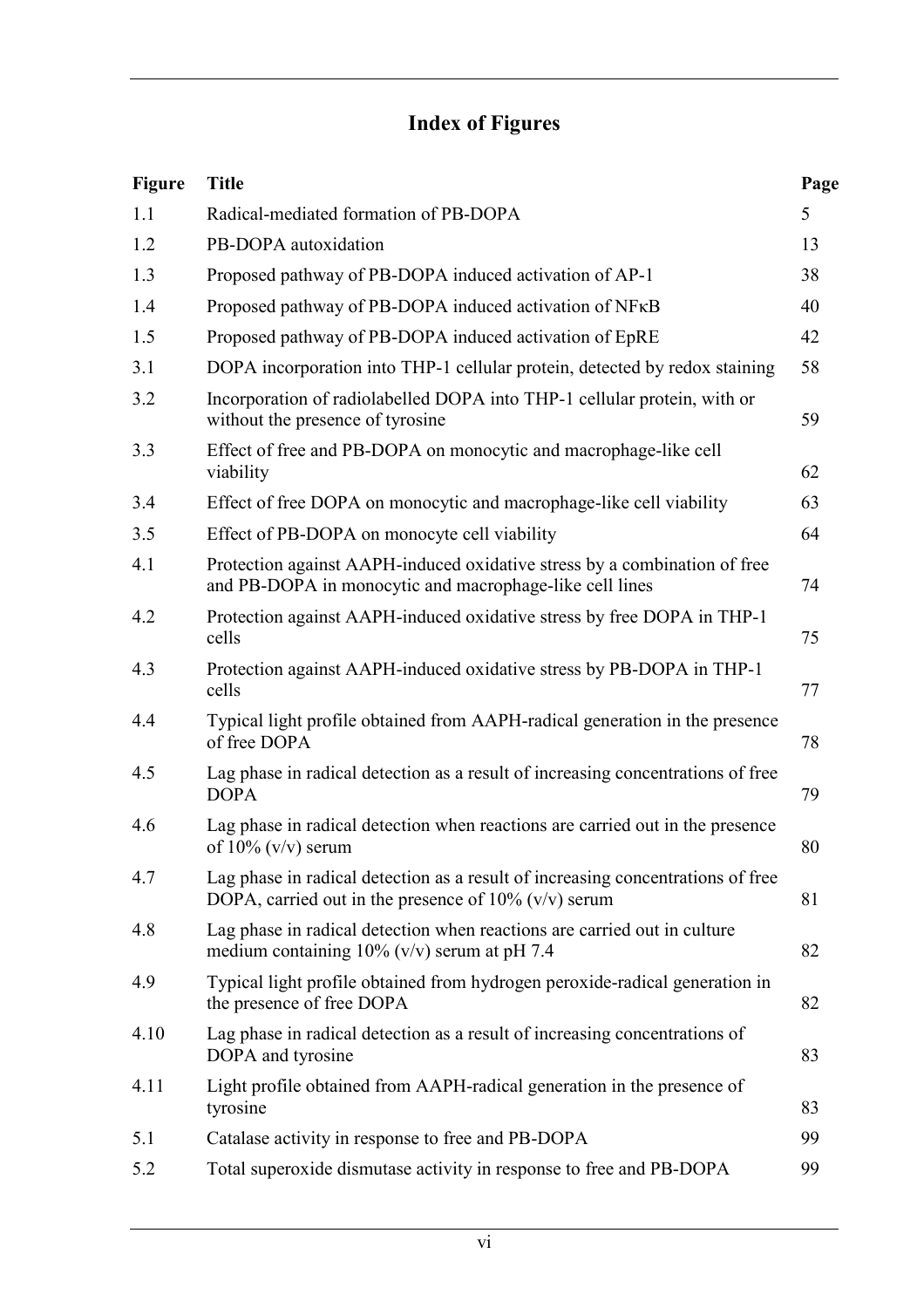| <b>Figure</b> | <b>Title</b>                                                                                                                                                            | Page |
|---------------|-------------------------------------------------------------------------------------------------------------------------------------------------------------------------|------|
| 5.3           | NAD(P)H: quinone oxidoreductase activity in response to free and<br>PB-DOPA                                                                                             | 100  |
| 5.4           | Reduced and oxidised glutathione concentration in response to free and<br>PB-DOPA                                                                                       | 101  |
| 5.5           | Bulk cellular protein degradation in response to free and PB-DOPA                                                                                                       | 101  |
| 5.6           | Effect of the level of DOPA-modification on rate of DOPA-modified protein<br>degradation                                                                                | 102  |
| 5.7           | Inhibition of catalase aggregation by cell lysate                                                                                                                       | 103  |
| 5.8           | Effect of free and PB-DOPA on bulk chaperone activity                                                                                                                   | 104  |
| 5.9           | Effect of free and PB-DOPA on AAPH-induced cellular autofluorescence                                                                                                    | 106  |
| 6.1           | Effect of free and PB-DOPA on the intensity of transcription factor-specific<br>fluorescence in THP-1 cells                                                             | 119  |
| 6.2           | Immunofluorescence microscopy images for Nrf2 analysis                                                                                                                  | 120  |
| 6.3           | Measurement of Nrf2 nuclear translocation using intensity correlation<br>analysis                                                                                       | 121  |
| 6.4           | Immunofluorescence microscopy images for AP-1 analysis                                                                                                                  | 122  |
| 6.5           | Measurement of AP-1 nuclear translocation using intensity correlation<br>analysis                                                                                       | 123  |
| 6.6           | Immunofluorescence microscopy images for NFKB analysis                                                                                                                  | 124  |
| 6.7           | Measurement of NF <sub>K</sub> B nuclear translocation using intensity correlation<br>analysis                                                                          | 125  |
| 6.8           | Effect of free and PB-DOPA on the activity and DNA binding capacity of<br>Nrf2, AP-1 and NF <sub>KB</sub> , detected using EMSA                                         | 127  |
| 7.1           | Two-dimensional gel electrophoresis protein profiles of control and DOPA<br>treated THP-1 cells                                                                         | 137  |
| 7.2           | Two-dimensional gel electrophoresis protein profiles of control and DOPA<br>treated differentiated THP-1 cells                                                          | 138  |
| 7.3           | Cropped THP-1 cellular protein profiles used for PDQuest analysis                                                                                                       | 139  |
| 7.4           | Cropped differentiated THP-1 cellular protein profiles used for PDQuest<br>analysis                                                                                     | 140  |
| 7.5           | Differential protein spots identified in control and DOPA treated THP-1 cells                                                                                           | 141  |
| 7.6           | Differential protein spots identified in control and DOPA treated<br>differentiated THP-1 cells                                                                         | 142  |
| 7.7           | Two-dimensional gel electrophoresis protein profiles of control and DOPA<br>treated THP-1 cells grown under conditions of enhanced PB-DOPA<br>generation                | 147  |
| 7.8           | Two-dimensional gel electrophoresis protein profiles of control and DOPA<br>treated differentiated THP-1 cells grown under conditions of enhanced<br>PB-DOPA generation | 148  |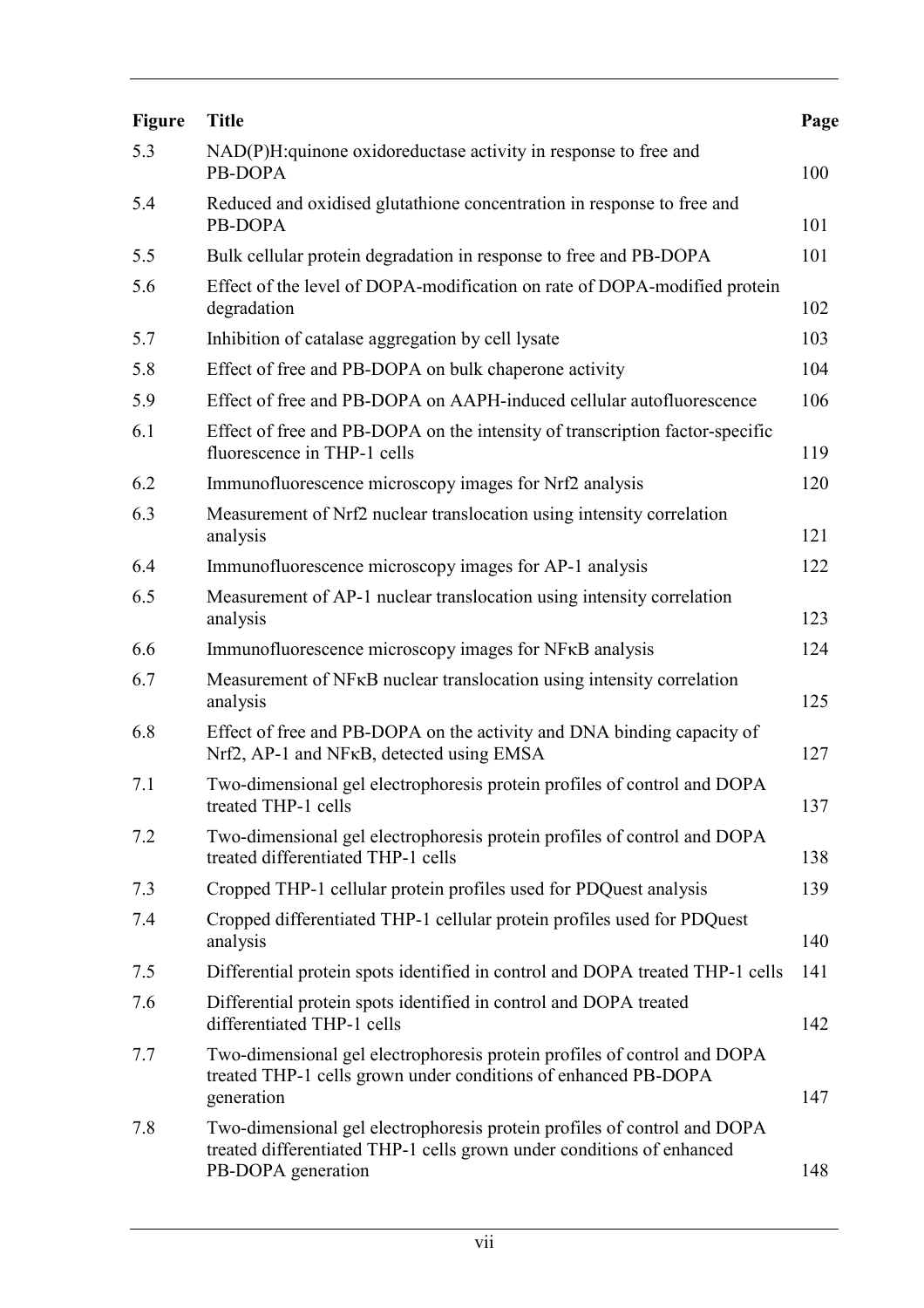| <b>Figure</b> | <b>Title</b>                                                                                                                                                 | Page |
|---------------|--------------------------------------------------------------------------------------------------------------------------------------------------------------|------|
| 7.9           | Cropped THP-1 cellular protein profiles, from cultures grown under<br>conditions of enhanced PB-DOPA generation, used for PDQuest analysis                   | 149  |
| 7.10          | Cropped differentiated THP-1 cellular protein profiles, from cultures grown<br>under conditions of enhanced PB-DOPA generation, used for PDQuest<br>analysis | 150  |
| 7.11          | Differential protein spots identified in control and DOPA treated THP-1 cells<br>grown under conditions of enhanced PB-DOPA generation                       | 151  |
| 7.12          | Differential protein spots identified in control and DOPA treated<br>differentiated THP-1 cells grown under conditions of enhanced PB-DOPA<br>generation     | 152  |
| 7.13          | Effect of tyrosine depletion on vimentin expression                                                                                                          | 159  |
| 7.14          | Effect of tyrosine depletion on $\alpha$ -enolase expression                                                                                                 | 160  |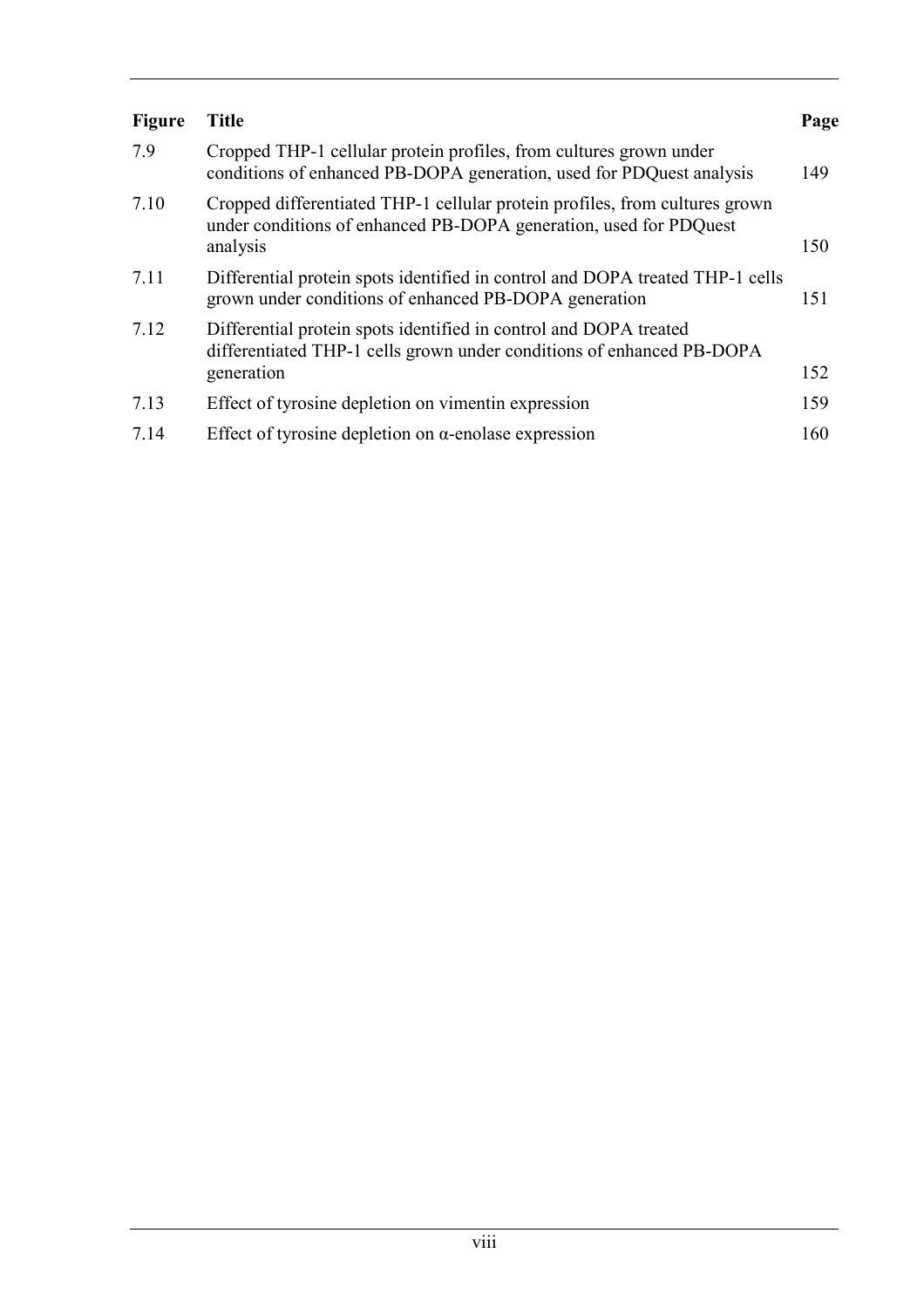## Index of Tables

| <b>Table</b> | <b>Title</b>                                                                                                                                                                           | Page |
|--------------|----------------------------------------------------------------------------------------------------------------------------------------------------------------------------------------|------|
| 1.1          | Selected studies examining the <i>in vitro</i> toxicity of free DOPA                                                                                                                   | 15   |
| 1.2          | Selected examples of the effects of DOPA administration to a number of in<br>vivo systems                                                                                              | 19   |
| 1.3          | Selected examples of oxidative events that trigger antioxidant defences                                                                                                                | 25   |
| 1.4          | DOPA-induced regulation of gene and protein expression involved in<br>antioxidant defences                                                                                             | 31   |
| 2.1          | SDS-PAGE gel preparation                                                                                                                                                               | 50   |
| 3.1          | Effect of tyrosine concentration on the incorporation of radiolabelled DOPA<br>into THP-1 cellular proteins                                                                            | 60   |
| 3.2          | Effect of cycloheximide on the incorporation of radiolabelled DOPA and<br>leucine into THP-1 cellular proteins                                                                         | 60   |
| 4.1          | Cell viability of monocytic and macrophage-like cell lines following 24 hour<br>exposure to AAPH                                                                                       | 73   |
| 6.1          | Primary and secondary antibodies used for immunofluorescent detection of<br>transcription factor nuclear translocation                                                                 | 115  |
| 6.2          | Sequences of biotin-end-labelled oligonucleotide probes used in EMSA to<br>investigate transcription factor DNA binding activity                                                       | 117  |
| 7.1          | Summary of differentially expressed proteins in THP-1 cells exposed to<br>100 μM DOPA                                                                                                  | 139  |
| 7.2          | Summary of differentially expressed proteins in differentiated THP-1 cells<br>exposed to 100 µM DOPA                                                                                   | 140  |
| 7.3          | Differentially expressed THP-1 cellular proteins following 24 hour treatment<br>with 100 µM DOPA, identified using MALDI-TOF PMF MS                                                    | 143  |
| 7.4          | Identification of peptides by MS/MS from proteins differentially expressed<br>in THP-1 cells following exposure to $100 \mu M$ DOPA                                                    | 145  |
| 7.5          | Summary of differentially expressed proteins in THP-1 cells exposed to<br>100 μM DOPA under conditions of enhanced PB-DOPA generation                                                  | 149  |
| 7.6          | Summary of differentially expressed proteins in differentiated THP-1 cells<br>exposed to 100 µM DOPA under conditions of enhanced PB-DOPA<br>generation                                | 150  |
| 7.7          | Differentially expressed THP-1 cellular proteins following 24 hour treatment<br>with 100 μM DOPA under conditions of enhanced PB-DOPA generation,<br>identified using MALDI-TOF PMF MS | 153  |
| 7.8          | Identification of peptides by MS/MS from proteins differentially expressed<br>in THP-1 cells following exposure to 100 $\mu$ M DOPA under conditions of<br>enhanced PB-DOPA generation | 155  |
| 7.9          | Summary of the differentially expressed proteins induced by PB-DOPA                                                                                                                    | 161  |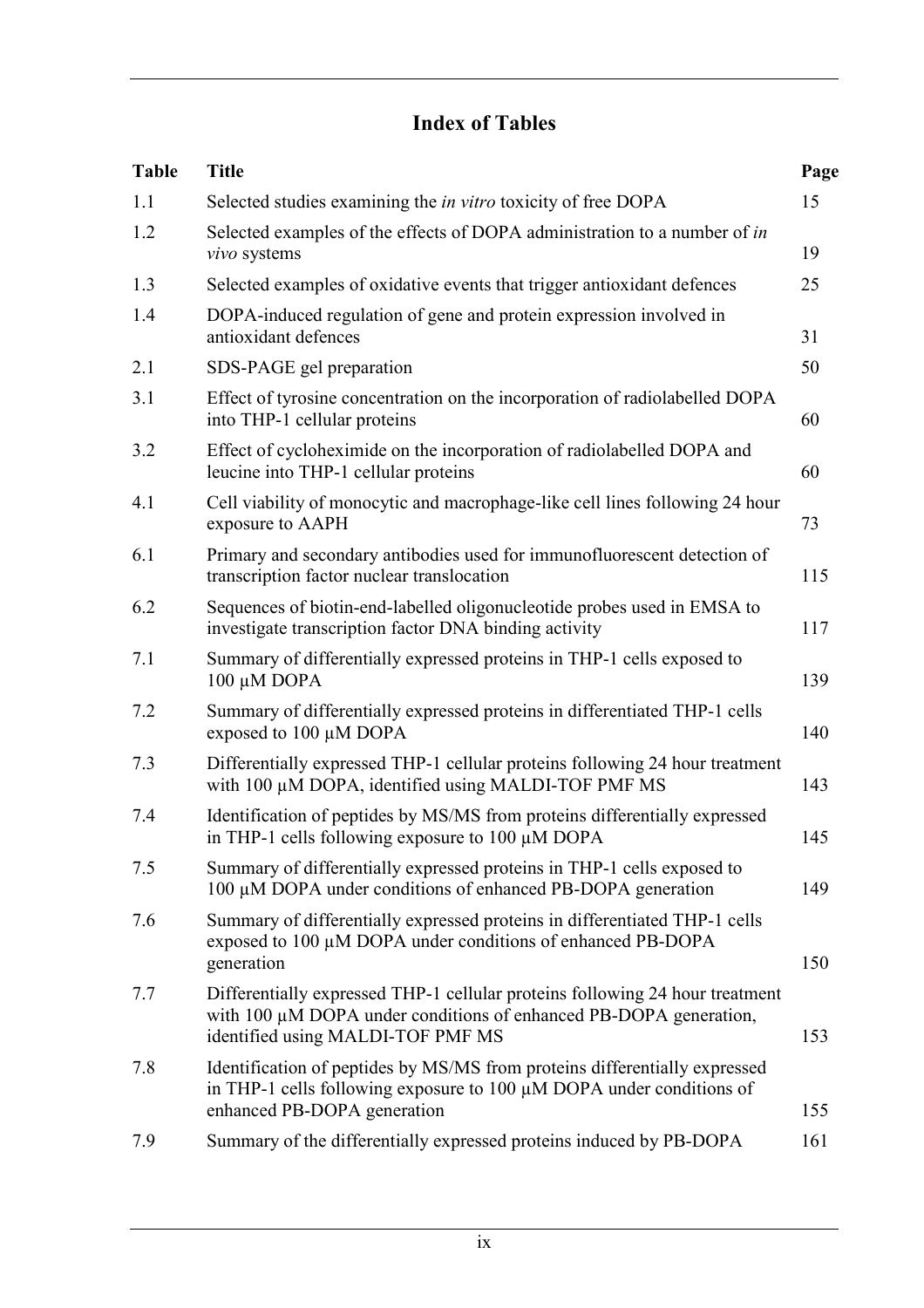### Publications Arising from this Thesis

#### Peer Reviewed Journal Articles:

Nelson, M. A., Foxwell, A. R., Tyrer, P. C. and Dean, R. T. (2007) Protein-bound 3,4 dihydroxy-phenylalanine (DOPA), a redox active product of protein oxidation, as a trigger for antioxidant defences. International Journal of Biochemistry and Cell Biology, 39: 879-889

#### Conference Presentations and Posters:

Nelson, M. A. (2004) The influence of DOPA on the expression and function of specific lysosomal and proteasomal proteins. Oral presentation, Divisional Research Institute Corroboree, University of Canberra, Canberra, Australia

Nelson, M. A., Foxwell, A. R., Tyrer, P. C., Kyd, J. M. and Dean, R. T. (2005) Influences of DOPA on protein degradation and cellular antioxidant defences. Poster presentation, *The* Canberra Hospital Annual Research Meeting – Health and Medical Research in the Canberra Region, The Canberra Hospital, Canberra, Australia

Nelson, M. A. (2005) Physiological functions of DOPA, the good and the bad. Oral presentation, Divisional Research Institute Corroboree, University of Canberra, Canberra, Australia

Nelson, M. A., Foxwell, A. R., Tyrer, P. C., Kyd, J. M. and Dean, R. T. (2005) Potential signalling properties of DOPA. Poster presentation, University of Canberra Showcase, University of Canberra, Canberra, Australia

Nelson, M. A., Foxwell, A. R., Tyrer, P. C., Kyd, J. M. and Dean, R. T. (2005) Potential signalling properties of PB-DOPA. Poster presentation, Australian Society for Medical Research, ACT Young Investigators Forum, Australian National University, Canberra, Australia

Nelson, M. A., Foxwell, A. R., Tyrer, P. C. and Dean, R. T. (2008) Regulation of the cellular antioxidant defence system by protein-bound 3,4-dihydroxyphenylalanine. Oral presentation, Australian Society for Medical Research, ACT Young Investigators Forum, The Canberra Hospital, Canberra, Australia

#### Journal Articles in Preparation:

Nelson, M. A., Foxwell, A. R., Tyrer, P. C. and Dean, R. T. (2008) Radical sequestration and cellular protection against oxidative stress induced by free and protein-bound 3,4 dihydroxyphenylalanine (DOPA). Based on results presented in chapter 4.

Nelson, M. A., Foxwell, A. R., Tyrer, P. C. and Dean, R. T. (2008) Differential protein expression in response to protein-bound 3,4-dihydroxyphenylalanine (DOPA). Based on results presented in chapter 7.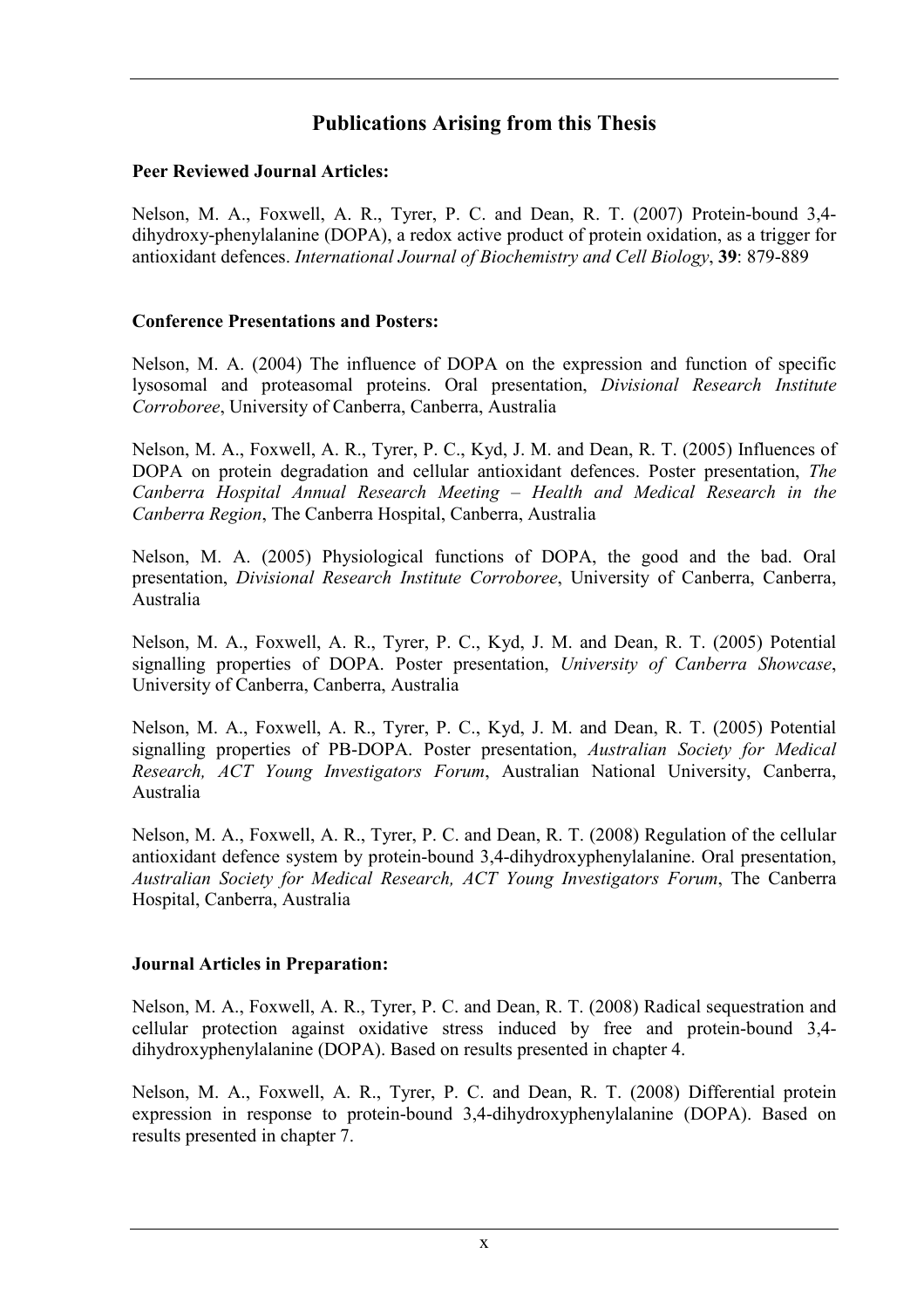## Abbreviations

| <b>AAPH</b>       | 2,2'-Azobis(amidinopropane) dihydrochloride                  |
|-------------------|--------------------------------------------------------------|
| $AP-1$            | Activator protein-1                                          |
| $\alpha$ -syn     | $\alpha$ -Synuclein                                          |
| BAG-1             | Bcl-2-associated athanogene                                  |
| <b>BCA</b>        | Bicinchoninic acid                                           |
| <b>BHT</b>        | Butylated hydroxytoluene                                     |
| <b>BSA</b>        | Bovine serum albumin                                         |
| <b>BSC</b>        | Biodegradable counting scintillant                           |
| $CA-2$            | Carbonic anhydrase 2                                         |
| $CAP-1$           | Adenylyl cyclase-associated protein 1                        |
| <b>CHIP</b>       | Carboxyl terminus of Hsc70-interacting protein               |
| <b>CREB</b>       | cAMP response element binding protein                        |
| <b>CSF</b>        | Cerebrospinal fluid                                          |
| <b>DAPI</b>       | 4,6-Diamidino-2-phenylindole                                 |
| <b>DCPIP</b>      | 2,6-Dichlorophenolindophenol                                 |
| <b>DMEM</b>       | Dulbecco's Modified Eagles medium                            |
| <b>DOPA</b>       | 3,4-Dihydroxyphenylalanine                                   |
| <b>DTT</b>        | Dithiothreitol                                               |
| <b>EMSA</b>       | Electromobility shift assay                                  |
| EpRE (ARE)        | Electrophile response element (Antioxidant response element) |
| <b>ERK</b>        | Extracellular signal-regulated kinase                        |
| <b>FBS</b>        | Foetal bovine serum                                          |
| <b>FCS</b>        | Foetal calf serum                                            |
| <b>GAPDH</b>      | Glyceraldehyde-3-phosphate dehydrogenase                     |
| GRP78             | 78 kDa glucose regulated protein                             |
| <b>GSH</b>        | Reduced glutathione                                          |
| <b>GSSG</b>       | Oxidised glutathione                                         |
| <b>GTPase Ran</b> | GTP-binding nuclear protein Ran                              |
| $H_2O_2$          | Hydrogen peroxide                                            |
| Hsp               | Heat shock protein                                           |
| <b>IEG</b>        | Immediate early gene                                         |
| <b>IPG</b>        | Immobilised pH gradient                                      |
| <b>LDH</b>        | Lactate dehydrogenase                                        |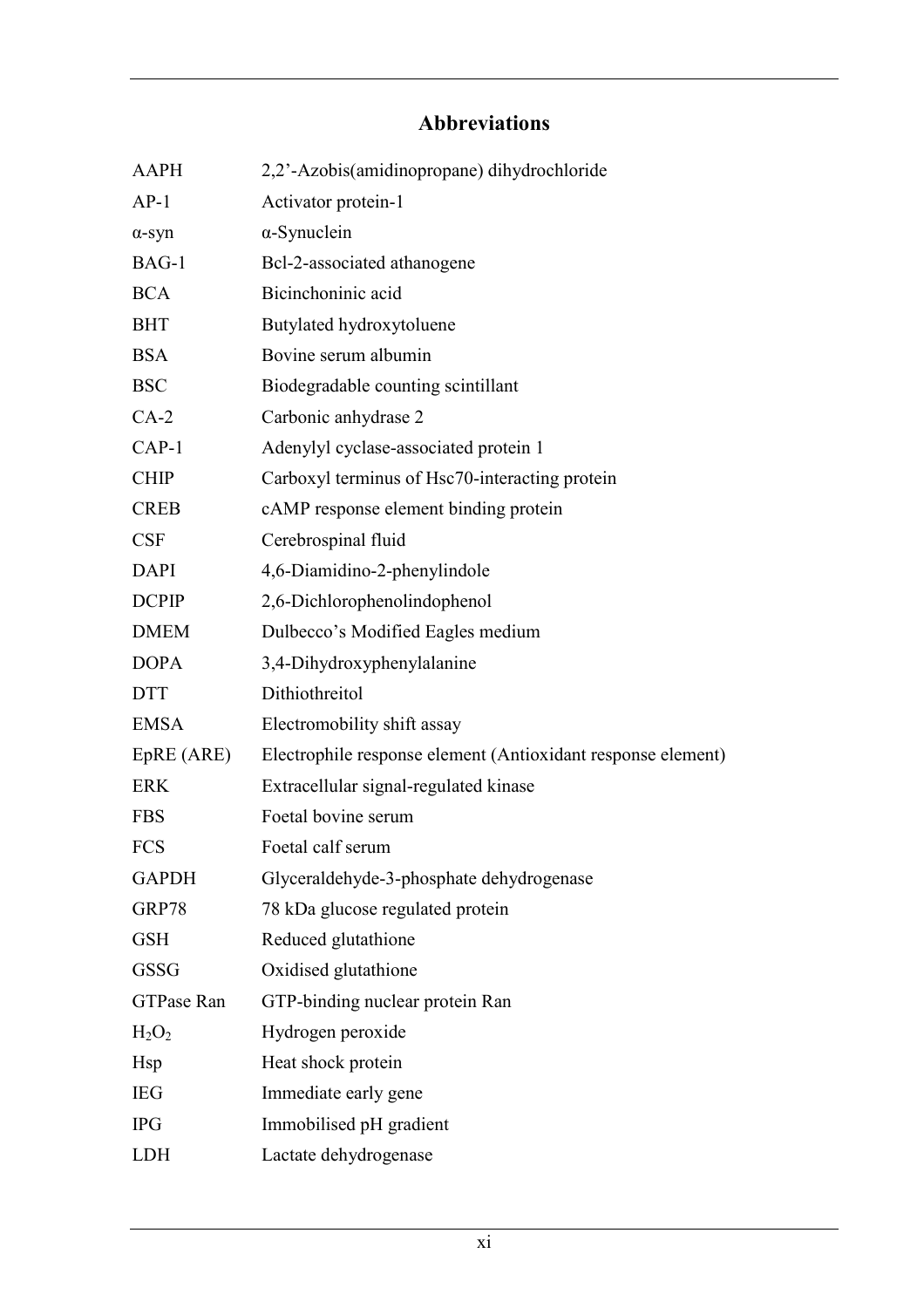| <b>MALDI-TOF</b>  | Matrix assisted laser desorption ionisation-time of flight  |
|-------------------|-------------------------------------------------------------|
| <b>MAPK</b>       | Mitogen activated protein kinase                            |
| <b>MEM</b>        | Eagle's minimal essential medium                            |
| <b>MS</b>         | Mass spectrometry                                           |
| MS/MS             | Tandem mass spectrometry                                    |
| <b>NADH</b>       | Nicotinamide adenine dinucleotide                           |
| <b>NBT</b>        | Nitroblue tetrazolium                                       |
| NDK A             | Nucleoside diphosphate kinase A                             |
| NFRB              | Nuclear factor kappa enhanced binding protein               |
| <b>NGF</b>        | Nerve growth factor                                         |
| NQO               | NAD(P)H:quinone oxidoreductase                              |
| Nrf2              | Nuclear factor-erythroid 2 related factor 2                 |
| 60HDA             | 6-Hydroxydopamine                                           |
| P <sub>13</sub> K | Phosphatidylionsitol-3-kinase                               |
| PB-DOPA           | Protein-bound 3,4-dihydroxyphenylalanine                    |
| <b>PBS</b>        | Phosphate buffered saline                                   |
| <b>PD</b>         | Parkinson's disease                                         |
| PDI               | Protein disulfide-isomerase                                 |
| <b>PMA</b>        | Phorbol 12-myristate 13-acetate                             |
| <b>PMF</b>        | Peptide mass fingerprint                                    |
| <b>RNS</b>        | Reactive nitrogen species                                   |
| <b>ROS</b>        | Reactive oxygen species                                     |
| <b>SAPK</b>       | Stress-activated protein kinase                             |
| <b>SDS-PAGE</b>   | Sodium dodecyl sulfate-polyacrylamide gel electrophoresis   |
| <b>SOD</b>        | Superoxide dismutase                                        |
| -SOH              | Sulphenic acid                                              |
| <b>TCA</b>        | Trichloroacetic acid                                        |
| <b>TCP</b>        | T-complex protein                                           |
| <b>TEMED</b>      | N,N,N',N'-Tetramethylethylenediamine                        |
| <b>TRE</b>        | 12-O-tetradecanoylphorbol 13 acetate (TRA)-response element |
| WT1               | Wilms tumor-1                                               |
| <b>WTAP</b>       | Wilms tumor 1-associating protein                           |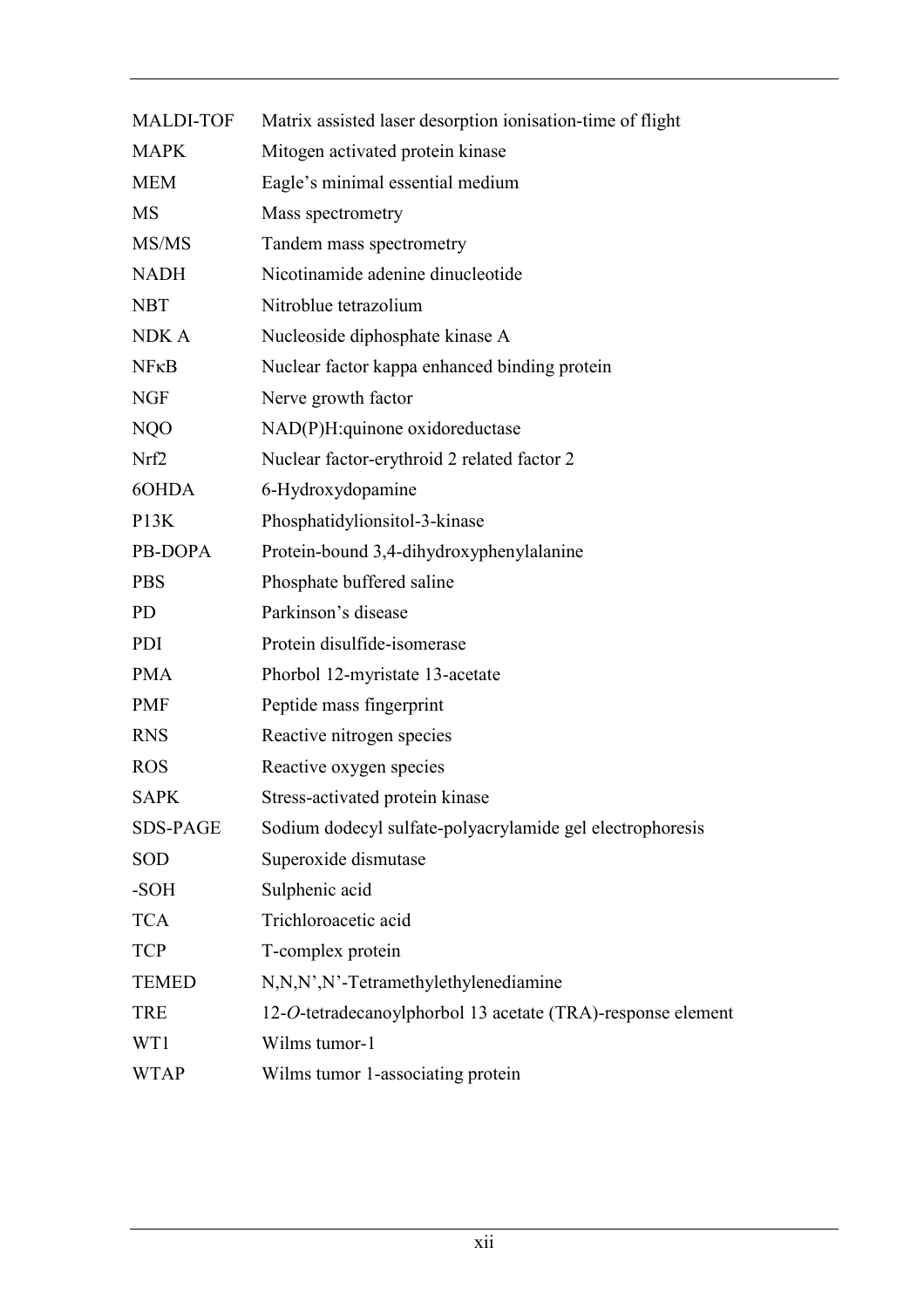#### Abstract

Protein-bound 3,4-dihydroxyphenylalanine (PB-DOPA), a long-lived, redox-active product of protein oxidation, is capable of functioning as both a pro- and anti-oxidant. A number of in vitro and in vivo studies have demonstrated a toxic, non-toxic or even beneficial effect of free DOPA, however little investigation has examined the physiological activity of PB-DOPA. Furthermore, as free DOPA is currently the major treatment available for Parkinson's disease, most studies have focused on the effect of DOPA within neurological cells or tissues, although the presence of PB-DOPA in other locations, for example within atherosclerotic plaques, suggests that broader research is needed to fully understand the physiological effects of both free and PB-DOPA.

The hypothesis presented in this thesis is that under physiological conditions, when little redox active transition metal is available, PB-DOPA can function as a redox signalling molecule, triggering an enhancement of cellular antioxidant defences, with a potentially specific role in the regulation of defences targeted against protein oxidation. Physiological levels of PB-DOPA are very low, however the level on individual proteins can change to a proportionally large degree during oxidative stress, an appropriate property for a signalling molecule. In addition, remarkably elevated levels occur in some pathologies, including atherosclerosis. As an initial and commonly formed product of protein oxidation, PB-DOPA is well placed for a signalling role, promoting a significant up-regulation of antioxidant defences in the early stages of oxidative stress, before extensive damage has occurred. As an initiator of antioxidant defences, PB-DOPA would be potentially useful as a therapeutic for the treatment of diseases involving oxidative stress or the accumulation of oxidative damage.

The main objective of this thesis was, therefore, to examine the effect of PB-DOPA on the cellular antioxidant defence system using monocytic and macrophage-like cells, key cells involved in the formation of atherosclerotic plaques. The incorporation of free DOPA into protein during protein synthesis, a process previously shown to occur both in vitro and in vivo, was used to generate PB-DOPA. Neither free nor PB-DOPA were found to be toxic to monocytic or macrophage-like cells in culture, but rather were both capable of protecting these cells from oxidative stress. Free DOPA was shown to be capable of directly scavenging radicals, a process that was thought to be in part responsible for the protection induced during oxidative stress. The presence of free and PB-DOPA up-regulated the activity of catalase and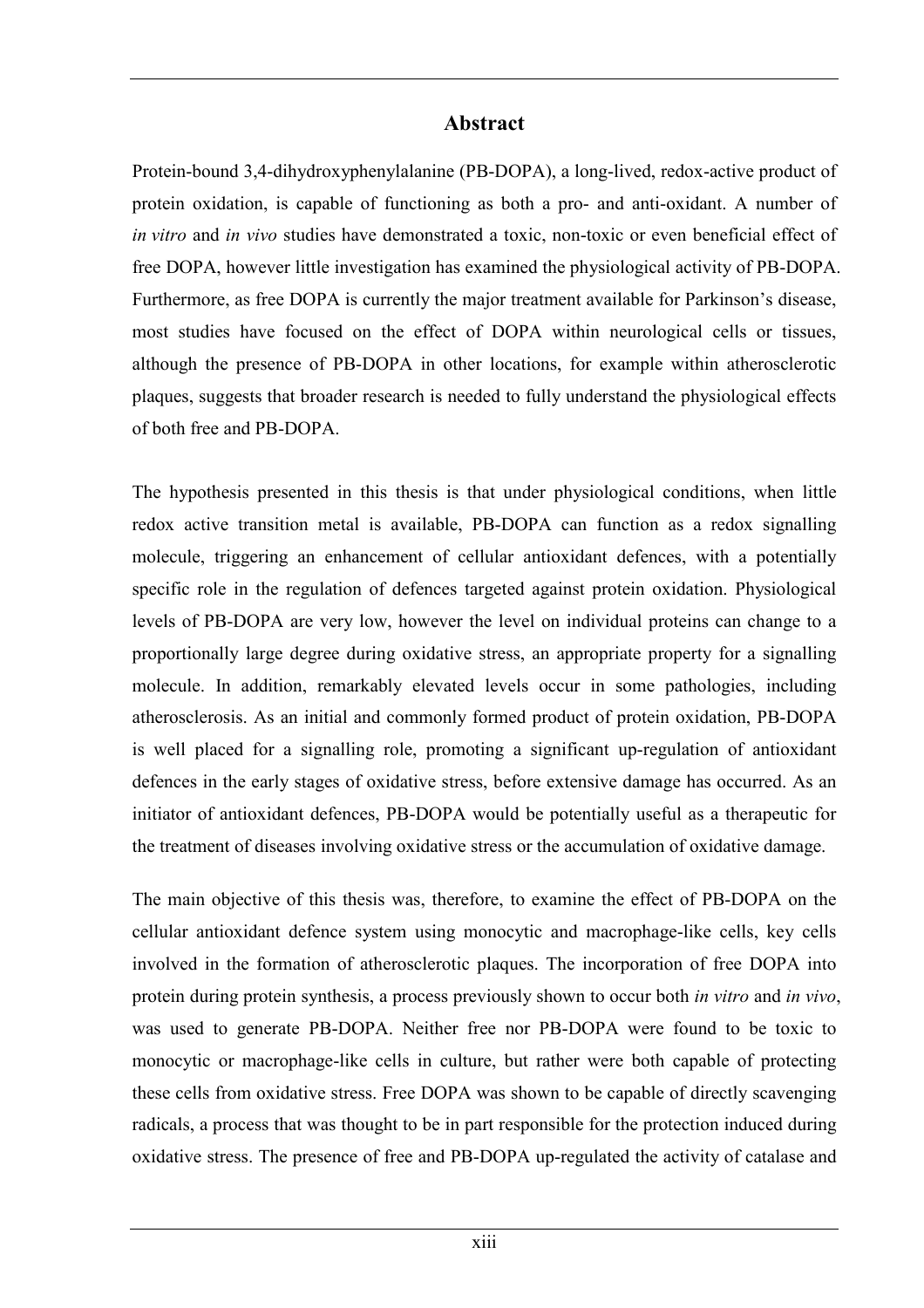NAD(P)H:quinone oxidoreductase, two enzymatic antioxidants, however the activity of superoxide dismutase and the concentration of oxidised and reduced glutathione were not affected. Whilst it was thought that PB-DOPA would have a specific effect on the activity of antioxidant defences targeted against protein oxidation, proteolysis and bulk chaperone activity were not affected by a combination of free and PB-DOPA. Oxidatively-induced protein aggregation, however, was inhibited by the presence of free and PB-DOPA, suggesting that a more specific chaperone regulation may be taking place.

The regulation of gene and protein expression was thought to be one possible mechanism by which PB-DOPA could function as a signalling molecule. To test this hypothesis, the effect of free and PB-DOPA on transcription factor activation and protein expression were investigated. Free and PB-DOPA did not induce the expression or activation of Nrf2, AP-1 or NFκB, three transcription factors thought to be involved in the expressional regulation of genes involved in the antioxidant defence system. However, the expression of a number of proteins, including antioxidants, chaperones and proteins involved in cell cycle progression, were regulated in monocytic and macrophage-like cells following the administration of free DOPA under conditions that resulted in either a high or low level of PB-DOPA generation. The regulated proteins differed between the two conditions, suggesting that the level of PB-DOPA may be a key factor in determining the specific defences targeted.

The results presented in this thesis support the hypothesis that PB-DOPA can function as a signalling molecule, triggering an enhancement of cellular antioxidant defences, with a specific role in the regulation of the chaperone system, a key defence targeted against protein oxidation. This thesis may provide the basis for the potential use of free or PB-DOPA as a therapeutic for diseases known to involve oxidative stress or oxidative damage, however more research will be required to determine if the effects demonstrated in this thesis are also capable of occurring in vivo.